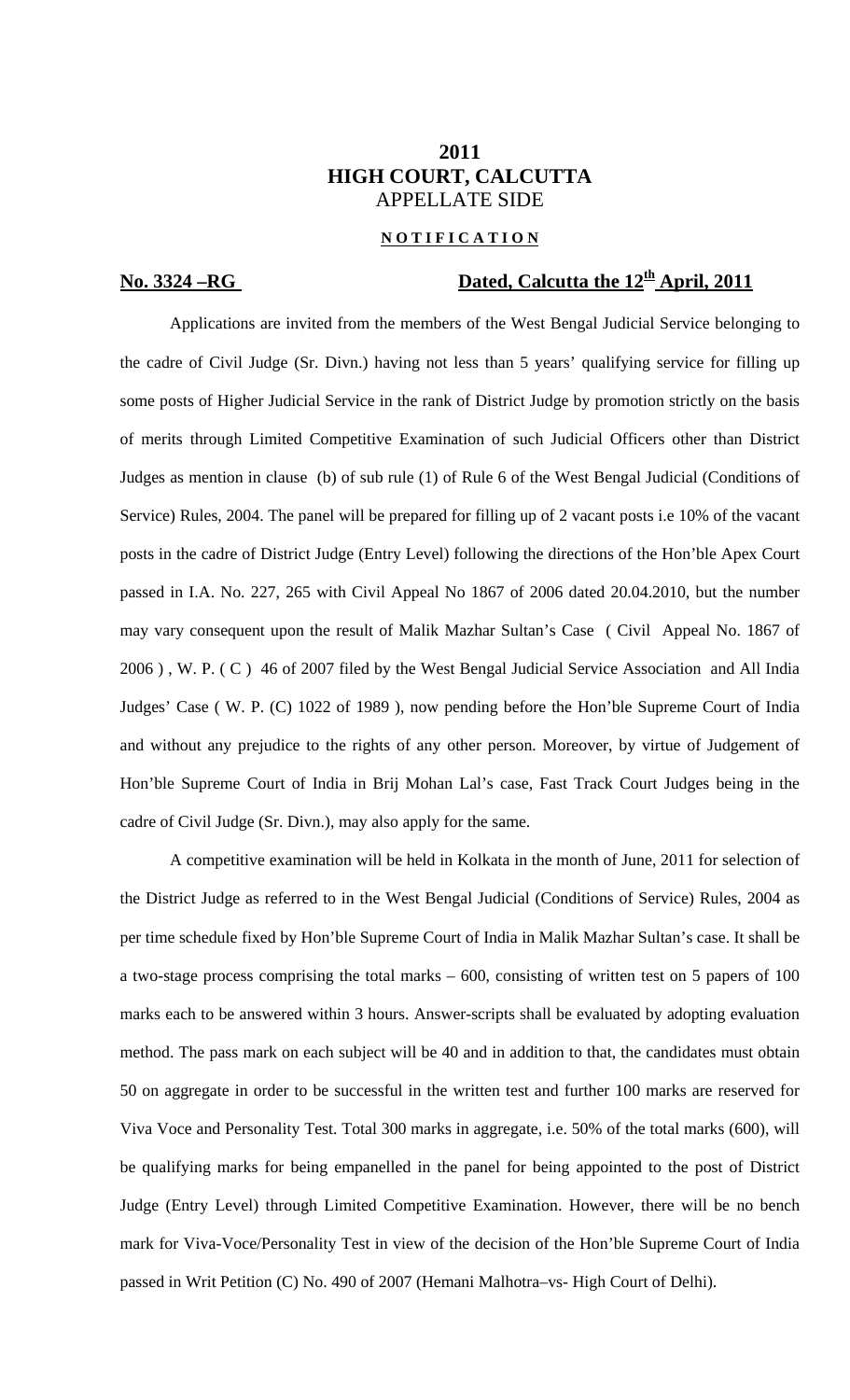# Papers for written examination:

|    | <b>Paper-1</b> (English Language): | (1) Translation from Bengali to English; (2) Precis          |
|----|------------------------------------|--------------------------------------------------------------|
|    |                                    | writing; (3) Essay writing.                                  |
|    | Paper-II<br>$\ddot{\cdot}$         | (1) Code of Civil Procedure; (2) Arbitration and             |
|    |                                    | Conciliation Act; (3) Limitation Act; (4) Specific           |
|    |                                    | Relief Act; (5) Law relating to Intellectual property;       |
|    |                                    | $(6)$ Law relating to easement; $(7)$ Law relating to        |
|    |                                    | Contract and Sale of Goods; (8) Registration Act.            |
|    | Paper-III<br>$\ddot{\cdot}$        | (1) Code of Criminal Procedure; (2) Indian Penal Code;       |
|    |                                    | (3) Negotiable Instrument Act (Sections 138 to 147);         |
|    |                                    | (4) N.D.P.S. Act; (5) Juvenile Justice (Care and             |
|    |                                    | Protection of Children) Act; (6) Arms Act; (7) Forest        |
|    |                                    | Act (Sections 52-70)                                         |
|    | Paper-IV<br>$\ddot{\cdot}$         | (1) Evidence Act; (2) Transfer of Property Act; (3)          |
|    |                                    | Motor Vehicles Act; (4) Workmen's Compensation               |
|    |                                    | (5) Industrial Disputes Act; (6) Constitution of<br>Act;     |
|    |                                    | India (Articles 12-51, 214-237); (7) Indian Trusts Act;      |
|    |                                    | (8) Hindu Law relating to Marriage, Succession,              |
|    |                                    | Adoption, Maintenance, Minority and Guardianship; (9)        |
|    |                                    | Muslim Law relating to Marriage, Succession,                 |
|    |                                    | Pre-emption, Maintenance, Minority and Guardianship;         |
|    |                                    | (10) Indian Succession Act; (11) Guardian And Wards          |
|    |                                    | Act.                                                         |
|    | Paper-V                            | (1) West Bengal Premises Tenancy Act; (2) West               |
|    |                                    | Bengal Land Reforms Act; (3) West Bengal Estate              |
|    |                                    | Acquisition Act; (4) Bengal Public Demand Recovery           |
|    |                                    | (5) Bengal Money Lenders Act; (6) West Bengal<br>Act;        |
|    |                                    | Thika Tenancy (Acquisition and Registration) Act; (7)        |
|    |                                    | Kolkata Municipal Corporation Act; (8) West Bengal           |
|    |                                    | Municipal Act; (9) West Bengal Panchayat Act.                |
|    | Note: $(1)$                        | Use of bare Statutes published by the Government Press       |
|    |                                    | without notes/annotation will be allowed at the written      |
|    |                                    | examination.                                                 |
|    |                                    |                                                              |
| 2. | Viva voce                          | The Selection Board shall call such number of                |
|    |                                    | successful candidates in the written test for viva           |
|    |                                    | voce/personality test as it thinks fit strictly according to |
|    |                                    | merit list prepared on the basis of aggregate marks          |
|    |                                    | obtained by those candidates but such number in no case      |

should exceed thrice the number of vacant posts.